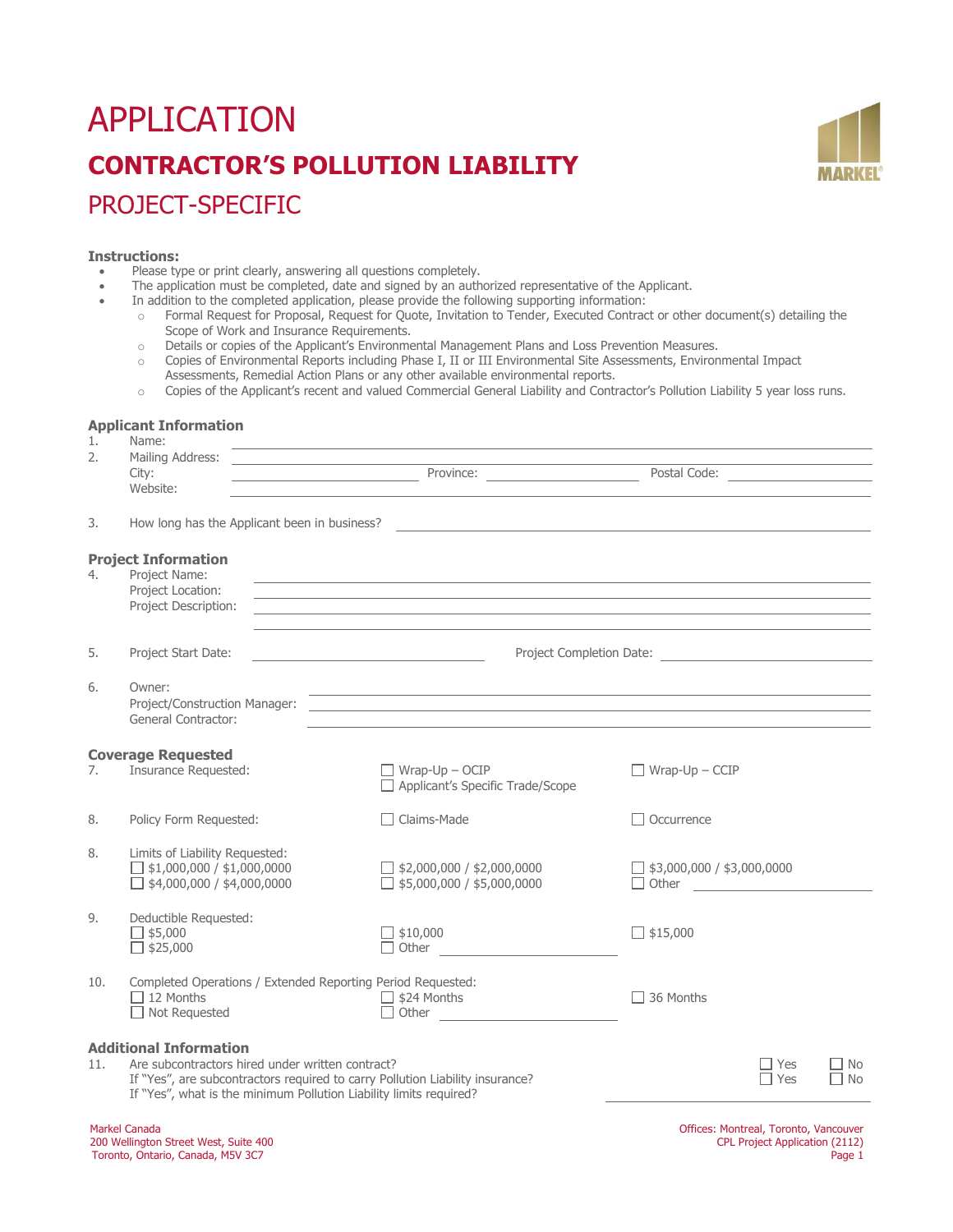## 12. Please list the Applicant's three (3) largest projects (current or complete) during the last thirty-six (36) months.

| Name | LOCATION | Costs<br>Droiart<br>wuu | Services Provided |
|------|----------|-------------------------|-------------------|
|      |          |                         |                   |
|      |          |                         |                   |
|      |          |                         |                   |

## **Estimated Project Value**

13. Total Estimated Project Value:  $\frac{1}{2}$ 

| <b>Contracting Operations</b>                     | <b>Estimated Costs</b> | % Subcontracted |
|---------------------------------------------------|------------------------|-----------------|
| Abatement / Remediation Activities                |                        |                 |
| Asbestos - Residential                            |                        |                 |
| Asbestos - Non-Residential                        |                        |                 |
| Mould - Residential                               |                        |                 |
| Mould - Non-Residential                           |                        |                 |
| Other (Specify) - Residential                     |                        |                 |
| Other (Specify) - Non-Residential                 |                        |                 |
| Carpentry / Framing                               |                        |                 |
| Demolition / Dismantling                          |                        |                 |
| <b>Dredging Activities</b>                        |                        |                 |
| <b>Drilling</b>                                   |                        |                 |
| <b>Environmental Activities</b>                   |                        |                 |
| Oil & Gas                                         |                        |                 |
| Water                                             |                        |                 |
| Electrical                                        |                        |                 |
| General Construction & Management                 |                        |                 |
| <b>Environmental Activities</b>                   |                        |                 |
| Non-Environmental Activities                      |                        |                 |
| Groundwater & Soil Activities                     |                        |                 |
| Cleanup                                           |                        |                 |
| <b>In-situ Treatment</b>                          |                        |                 |
| Sampling                                          |                        |                 |
| Hauling (Specify)                                 |                        |                 |
| HVAC / Mechanical (including Duct Cleaning)       |                        |                 |
| Residential                                       |                        |                 |
| Non-Residential                                   |                        |                 |
| Industrial Cleaning (including Septic / Sewer)    |                        |                 |
| Landfill Construction / Expansion / Capping       |                        |                 |
| Landscaping - Non-Spraying Activities             |                        |                 |
| Landscaping - Spraying Activities                 |                        |                 |
| Liner Installation                                |                        |                 |
| Logging                                           |                        |                 |
| Marine Construction or Other Marine Activities    |                        |                 |
| Masonry & Concrete                                |                        |                 |
| Painting & Coating                                |                        |                 |
| <b>PCB Handling</b>                               |                        |                 |
| Pipeline Construction                             |                        |                 |
| Plumbing                                          |                        |                 |
| Railroad Construction                             |                        |                 |
| Residential Home Construction                     |                        |                 |
| <b>Restoration Contracting</b>                    |                        |                 |
| Roofing                                           |                        |                 |
| Soil Excavation / Grading                         |                        |                 |
| Storage Tank Installation / Removal / Maintenance |                        |                 |
| Aboveground Storage Tanks                         |                        |                 |
| <b>Underground Storage Tanks</b>                  |                        |                 |
| <b>Street &amp; Road Construction</b>             |                        |                 |